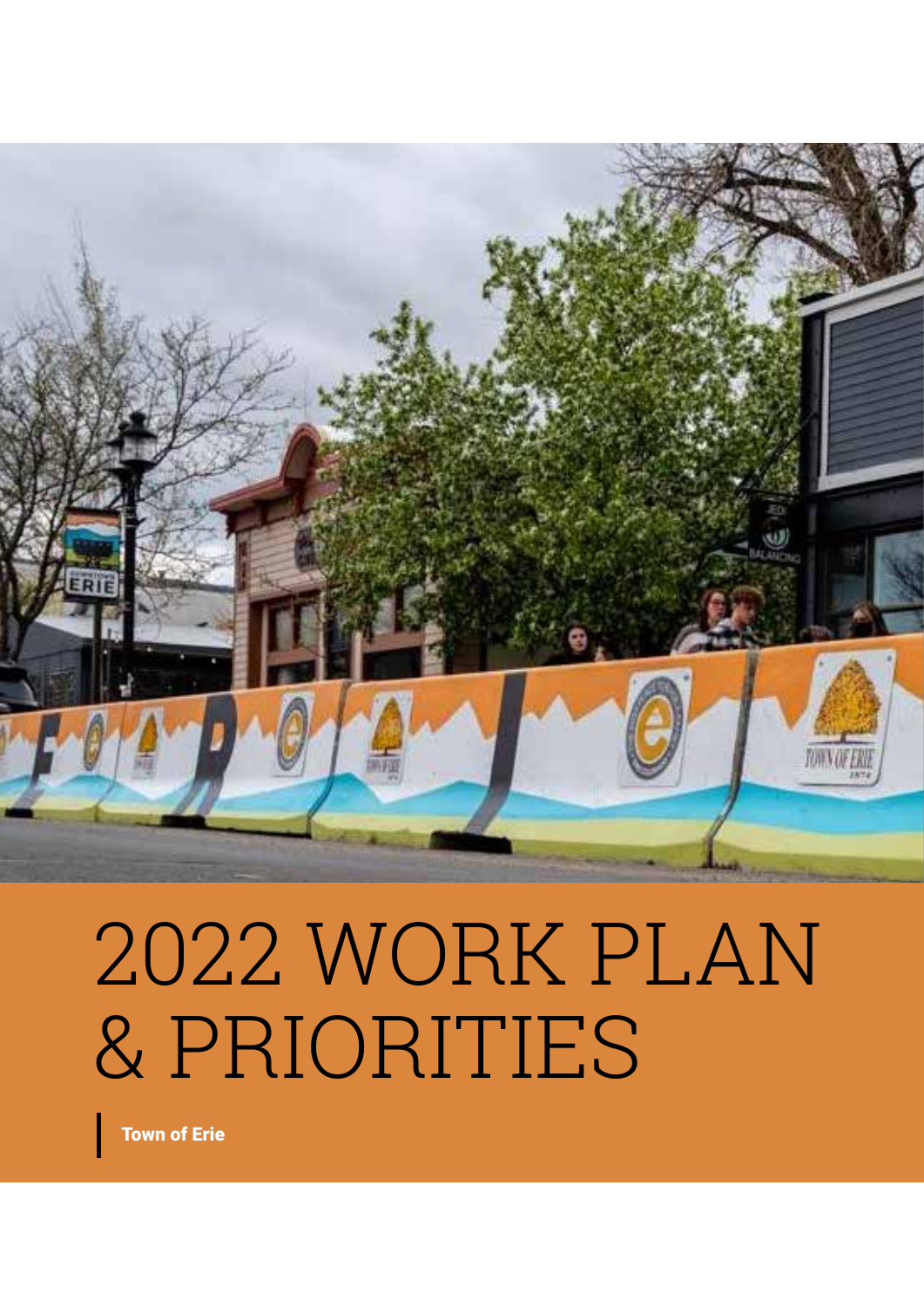# PRIORITIES **BOARD OF TRUSTEES**

**In 2020 the Board of Trustees determined a set of high-level priorities which would guide decisions on which programs, projects, and ideas to pursue. These nine priority areas are intended to be guideposts for staff as they operationalize the ideas and policies set by the Board.** 

**The priorities are as follows:**

**Attractive Community Amenities Engaged & Diverse Communities Effective Governance Environmental Sustainability Fiscal Responsibility Prosperous Economy Safe & Healthy Community Small Town Feel Strong Transportation Infrastructure**

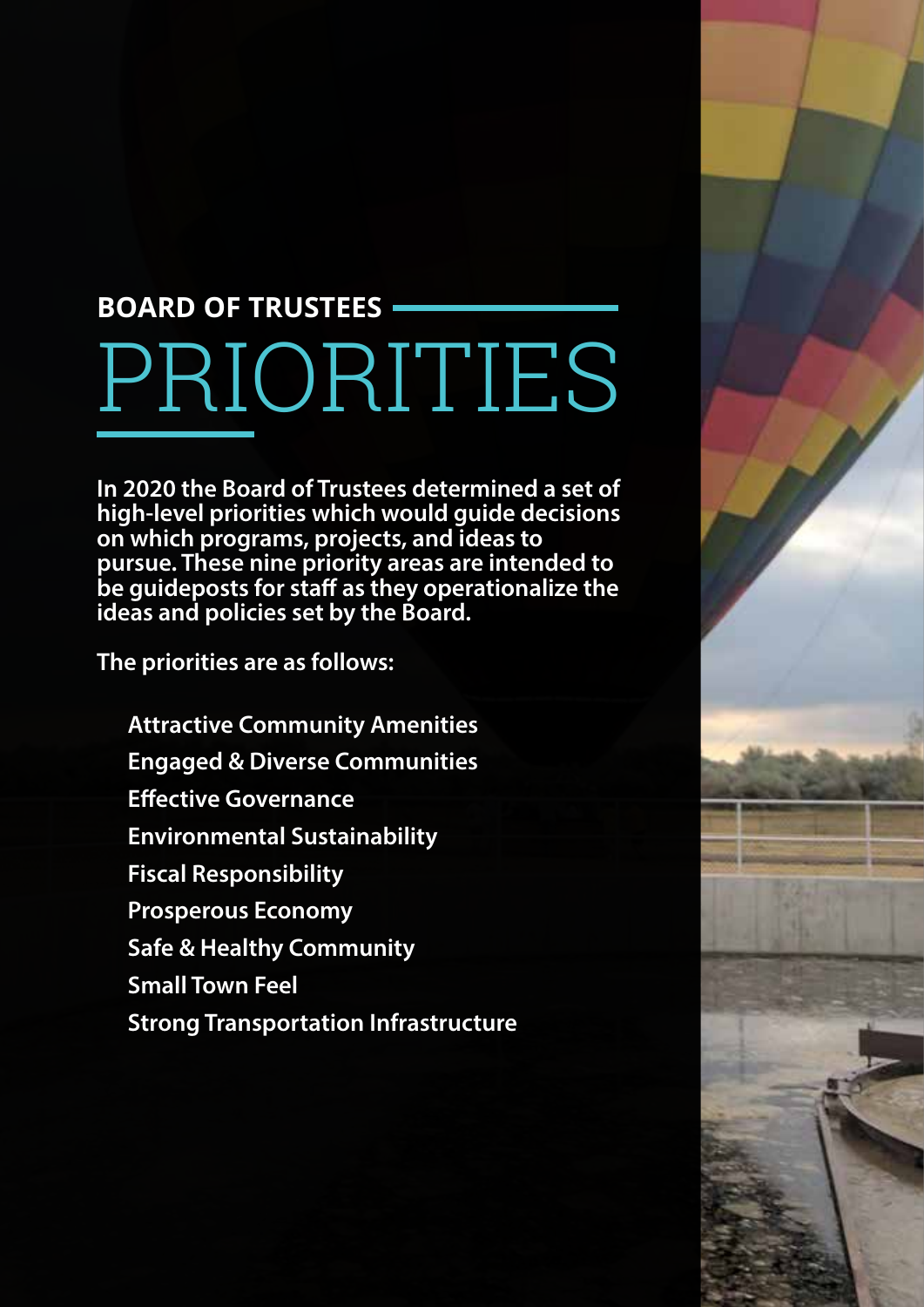# **PROJECTS FOR** COMPLETION IN 2022

The following projects are already budgeted, and in some cases, have already begun work. They are intended to be fully completed by the end of 2022.



**Asset Management Software Implementation for Planning & Development**



**Curbside Composting & Recycling - PAYT Option**



**Community Art Program Proposal**



**TNACC Reauthorization & Parks Planning**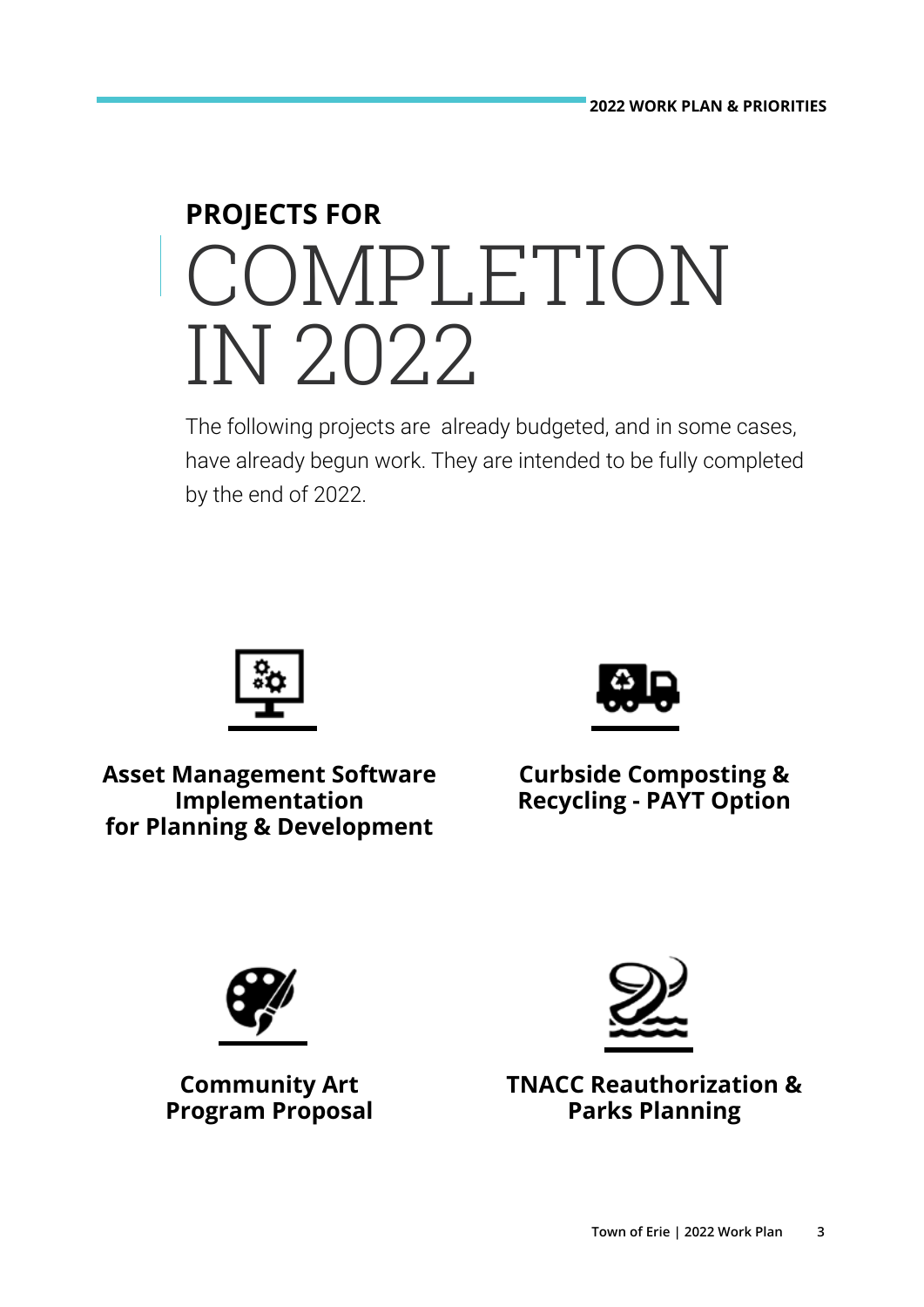### **ASSET MANAGEMENT SOFTWARE IMPLEMENTATION**

#### **Lead Departments: Planning & Development/IT**

Town staff has been working since 2020 to identify a global software solution to handle various Town work flows, permitting, asset management, GIS interface, reporting, and a public interface portal. The Town received five responses to an RFP and one system was the top choice by all evaluators. Some of the key elements of this system include:

- Improving service to the public with a simple interface, 24/7 access, real-time permit and project status updates.
- Detailed analytics with interactive dashboards to produce relevant reports quickly.
- Provide a user-friendly application for use by multiple departments to accomplish data sharing and workflow management.
- Integrate with other Town-owned

manufacturer software systems.

- Provide security to ensure confidentiality while providing ease of access.
- Create a fully functional workflow for various community development tasks such as business licenses and planning and permitting applications.

At the end of 2021, the Board approved an agreement with CentralSquare to implement a service which hits all of those listed components. Now, in 2022, staff will work directly with the company on integration, training, implementation, and they will also project manage the software transition.

# **CURBSIDE COMPOSTING & RECYLING - PAYT OPTION**

#### **Lead Department: Public Works**

In 2020, the Board of Trustees added waste diversion projects to the Work Plan. Staff applied for a Colorado Department of Public Health & Environment (CDPHE) Front Range Waste Diversion grant which covered relocation of and expanding services at the Town's Recycling Center, community engagement/education and outreach, and developing policies to increase waste diversion in Erie.

CDPHE awarded the Town a Waste Diversion Grant in March 2021. Staff chose Eco-Cycle as the consultant for policy assessment, community



engagement, and education and outreach.

The policy recommendations include:

- Adopt a zero waste ordinance to phase in recycling and composting for all sectors.
	- For single family households, this includes universal recycling and composting services as well as a pay-as-you-throw structure.
	- For businesses and multi-family properties, this includes universal recycling services, composting at large food generators, and universal recycling and composting.
- Implement a single-hauler Town contract for recycling and composting for underserved Old Town residents.
- Update building codes and events permitting to support future waste diversion.

Based on the presented timeline, in 2022 staff will be continuing recycling education for the community, working on building code and permitting updates, negotiating a contract for the single-hauler contract in Old Town.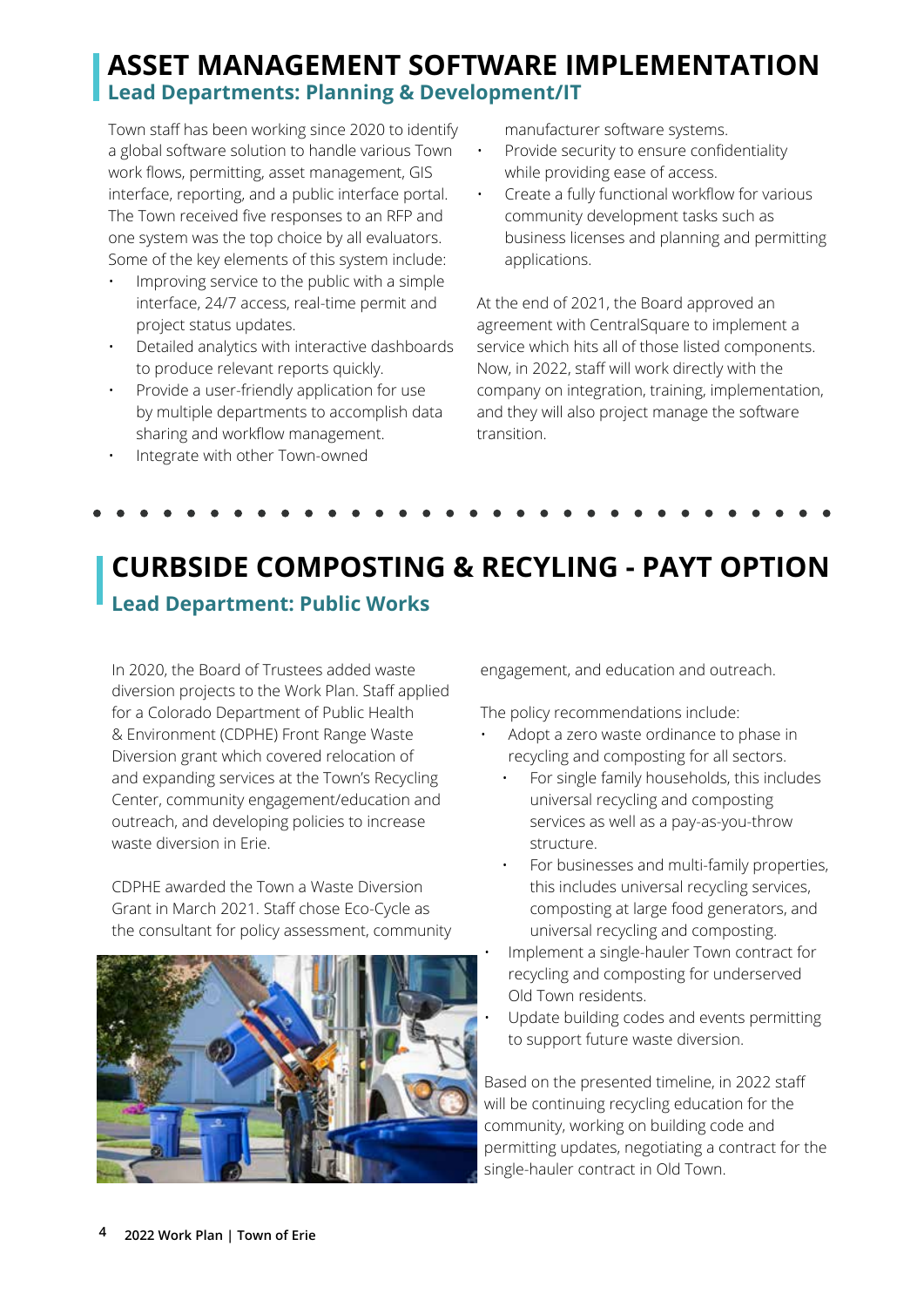# **COMMUNITY ART PROGRAM PROPOSAL**

#### **Lead Departments: Parks & Recreation/Economic Development**

In 2021 the Town completed the biannual Community Survey and organized extensive community engagement surrounding the Downtown Improvements Project. In both instances, residents surveyed made it clear that community art was currently lacking and should be a priority for the Town.

Staff will conduct research about other successful community art programs in municipalities across the state and the county. Staff will work in collaboration with other local governments, local artists, non-profits, and other experts, to develop a proposal for a community arts program in Erie for consideration by the Board of Trustees before the end of the year.

Staff anticipates this proposal will need to consider and research specific areas, including:

- **• Types of art** open air vs. museum vs. murals vs. sculptures vs. interactive art, etc
- **• Locations for art**  existing Town-owned

facilities and open space, explore land purchases, etc.

- **• Cost estimates**  program costs, artist costs, maintenance/upkeep, etc.
- **• Permitting requirements**  what sort of codes, policies, and permits might be required OR could help encourage more art



# **TNACC REAUTHORIZATION & PARKS PLANNING**

# **Lead Department: Parks & Recreation**

The existing 4 mill property tax that supports the Trails, Natural Areas and Community Character Fund (TNACC or TNAF) will sunset in 2024. This fund is used to purchase open space properties for the Town of Erie.

This current revenue generated by this tax, as well as stipulations it may only be used for open space, trails and habitat, do not provide adequate resources to maintain and renovate parks and trails in the Town of Erie.

Staff will work with a consultant to explore asking voters to reauthorize the tax as well as expand the language to allow not just purchasing but also maintaining open space, parks and trails. Staff will work with the consultant to determine community support for increasing accessibility to parks and trails, adding park equipment, building an arts center, or establishing an arts program. going forward.

 Any proposed change to the uses this tax revenue may be used for or any increase in tax rate must be approved by the voters. Staff will present information and options to the Board of Trustees to consider placing on the November ballot.

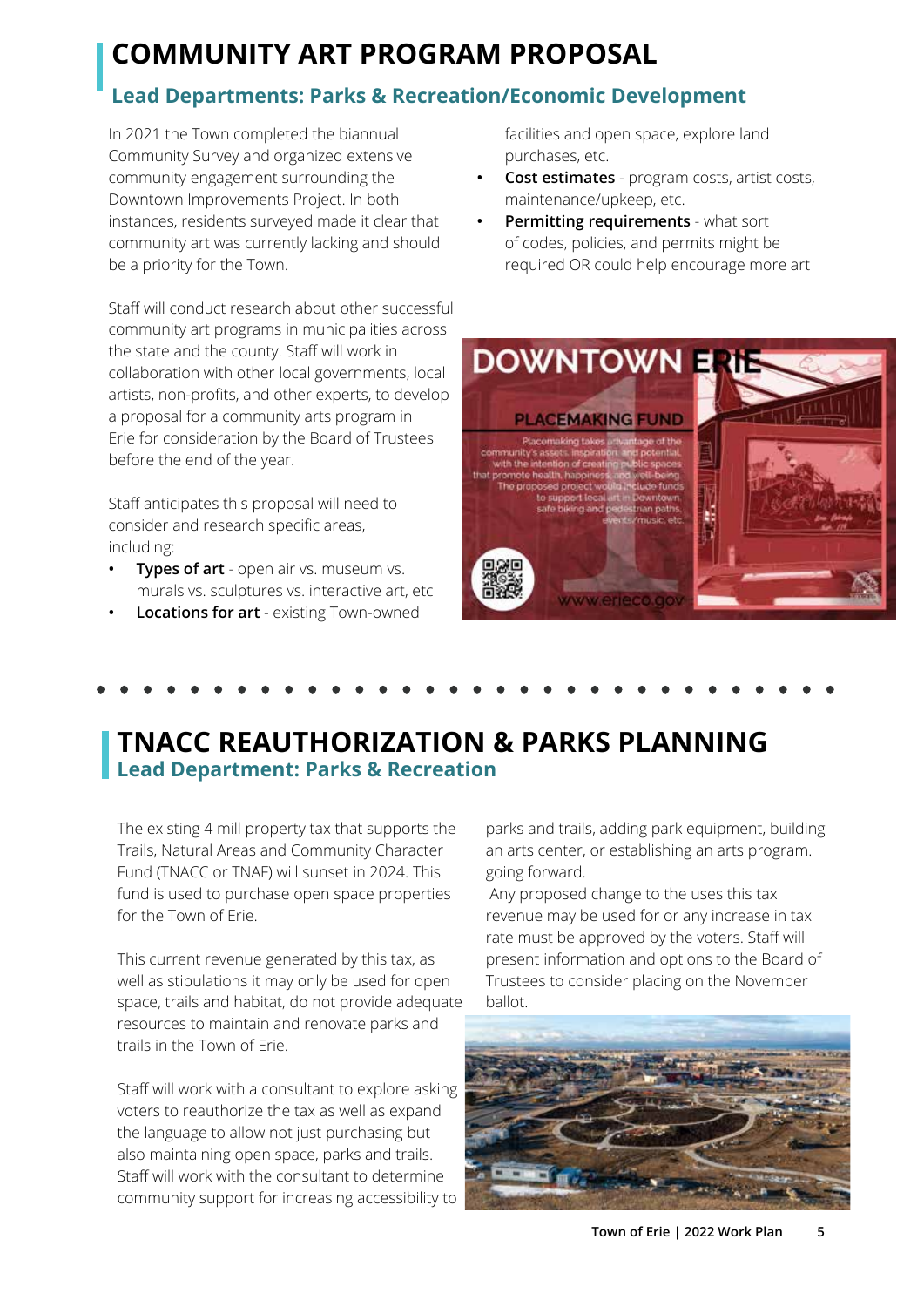# **PROJECTS** ONGOING BEYOND 2022

The following projects have been identified as priorities by the Board and in some cases, have already begun work. They are longterm, multi-year projects that will not be completed in 2022, but will have significant work completed in that time.





**Identify Renewable Energy Options | Solar Farms**

**Increase Affordable & Senior Housing Options**







**Continue Home Rule Process with the Residents**



**Reconfigure the Entrance at the Front Range Landfill**



**Continue Work on Updated the Comprehensive Plan**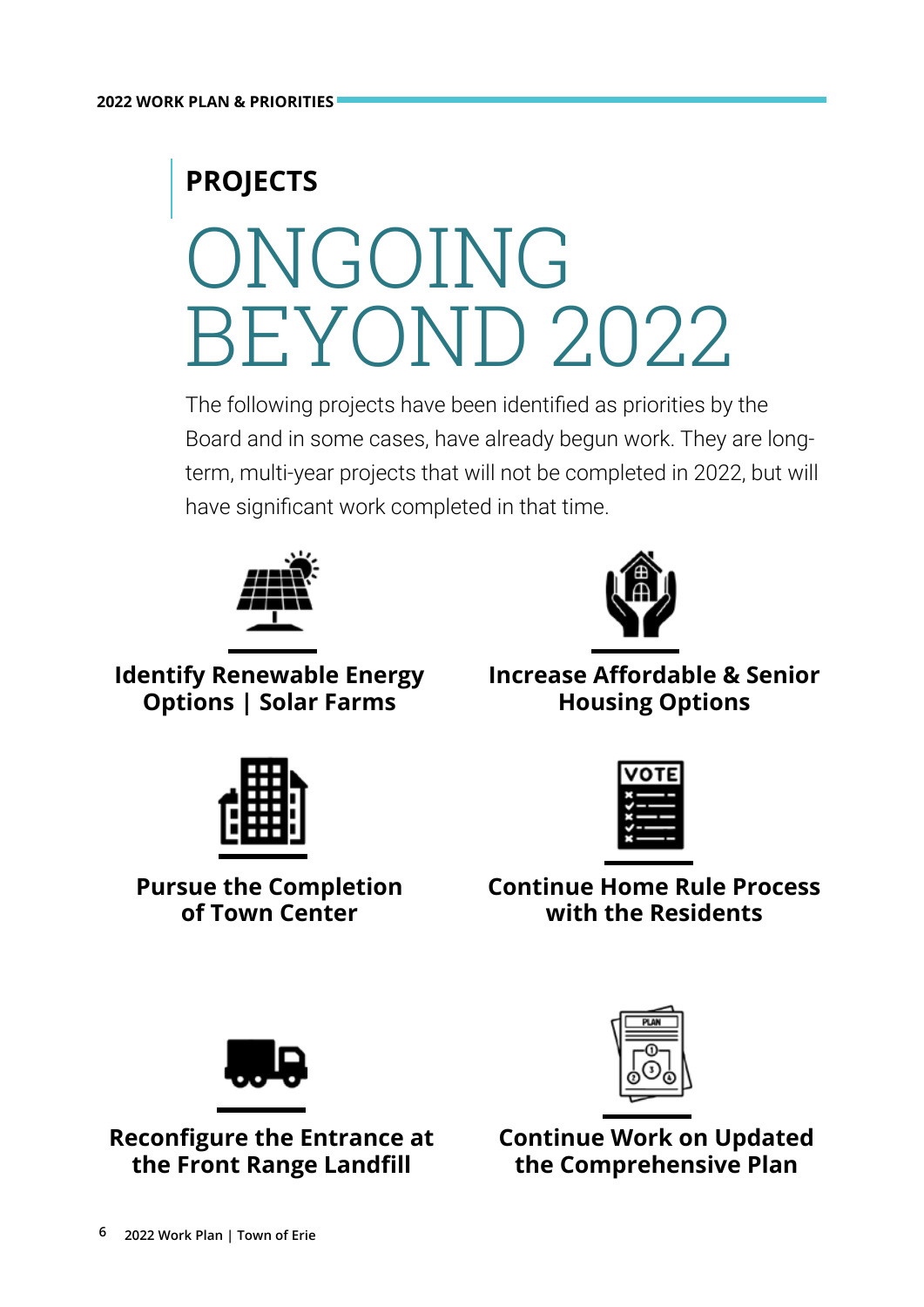**2022 WORK PLAN & PRIORITIES**



**Complete the Nine Mile Project**



#### **Improve Mobility & Transportation in Erie**



**Increase Electric Vehicle Charging Infrastructure**



**Build Out of Small Business Development Center**



**Begin I-25 Gateway Development**



**Continue Work on All Downtown Improvements**



**Upgrade to Fiber Broadband in the Town of Erie**



**Continue with Purchase & Expansion of Open Space**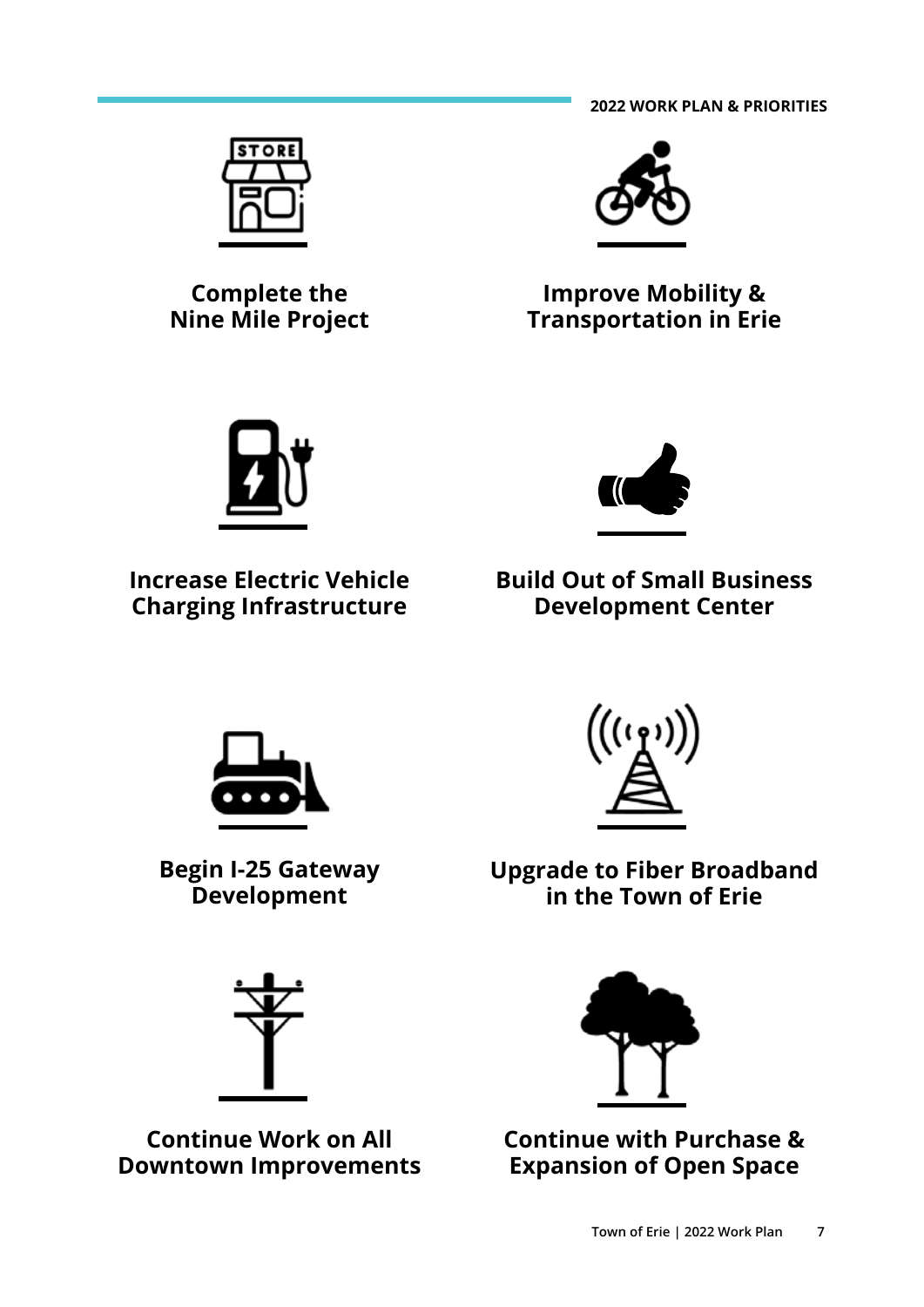#### **Lead Departments: Public Works IDENTIFY RENEWABLE ENERGY OPTIONS | SOLAR FARMS**

#### **Final Completion: Fourth Quarter 2022**

The Board set a goal to develop a community scale solar PV ecosystem that generates 125 MW annually – enough to power 20,000 homes/businesses. Such a system would also provide co-benefits of converting land that

has very limited use to beneficial use, support agrivoltaics, and provide help combat the impacts of climate change.

Staff is working to identify all potential locations in Erie, determine land ownership, encumbrances, and strengths and weaknesses of each site. It is important to understand the best options and understand all variables for the sites in question.



Next, staff will evaluate the ROI/NPV for each location and possible funding mechanisms for that sort of site.

Staff is also working to develop on-site, behindthe-meter solar at the North Water Reclamation Facility to offset 100% of energy use and evaluate on-site behind-the-meter solar at the Lynn Morgan Water Treatment Facility.

# **Lead Department: Planning & Development, Economic Development INCREASE AFFORDABLE & SENIOR HOUSING OPTIONS**

### **Final Completion: Identifying a Plan by Fourth Quarter 2022**

Diverse and affordable housing contributes to community vitality and economic development, helps promote family stability, improves environmental outcomes, and increases public safety. Twenty-two years ago, in 2000, Town leadership recognized the lack of affordability when it adopted the Comprehensive Plan. That Comp Plan stated the Town lacks affordable housing and starter homes. The Plan also identified actions to mitigate the lack of housing affordability. It recommended the development of an Inclusionary Housing Ordinance and



**8 2022 Work Plan | Town of Erie**

encouraged participation in regional partnerships.

In 2020 the Board of Trustees approved joining the Boulder County Regional Housing Partnership. The BCRHP has a goal to ensure that by 2035 at least 12% of the regional housing inventory is permanently affordable to low, moderate, and middle-income households. Town staff, with the assistance of the Town Attorney, is drafting an inclusionary housing ordinance that draws on the best elements of each jurisdictions' policies as well as other policies the Town Attorney is familiar with.

In addition to work on the inclusionary housing ordinance, in 2021, the Town's Economic Development department applied for and was awarded a Planning Grant from DOLA, which provides resources and incentives to promote affordable housing. Using funding from this grant, Town staff will be completing a draft Housing Needs Assessment and Affordable Housing Strategy to most effectively address the lack of affordable housing in Erie.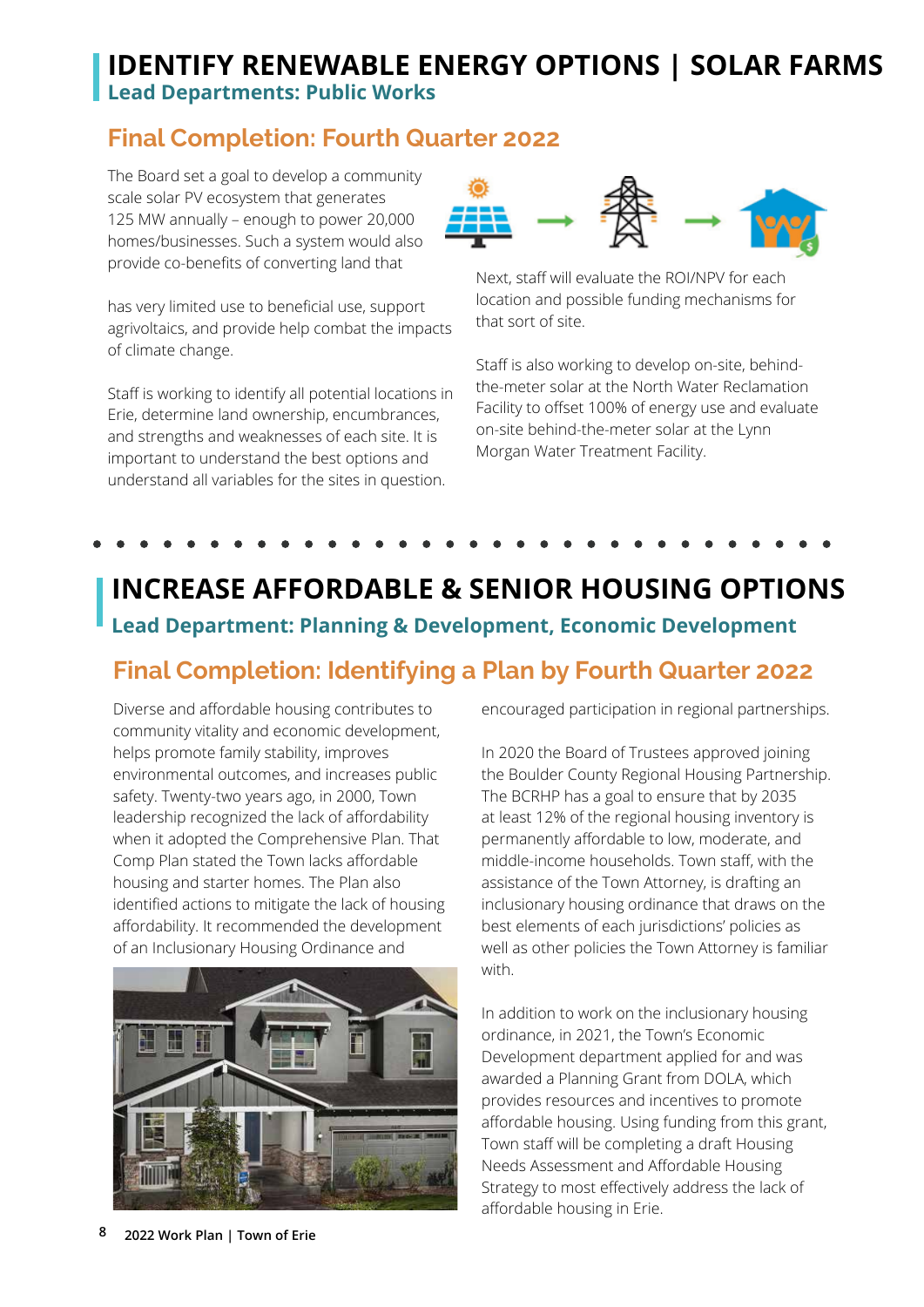# **PURSUE COMPLETION OF TOWN CENTER**

#### **Lead Departments: Economic Development**

### **Final Completion: Construction Goal of First Quarter 2023**

This item addresses the continued efforts to complete the new Town Center development, including approved plans for all privately-owned sites, approval for roundabouts, and begin construction.

Some of the planned deliverables include promoting development by acquiring the Regency property at Erie Parkway and County Line Road and partnering with a developer who will actively

develop that site as envisioned by the Town Center PD; acquiring the ROW and easements for the north and south roundabouts; approving plans and permits for Ranchwood and Four Corners.

The first commercial tenants are scheduled to open at Erie Commons in the second quarter of 2022. with the groundbreaking at Ranchwood and Four Corners slated for the third quarter.

Construction for the roundabouts and Peel Street are also planned for the thirdquarter.

This item included identifying a developer partner with the Town on the Regency property through an RFQ process. This process is set for the second quarter of 2022 and the chosen developer will then have to design plans, submit them for review, apply for permits, and begin construction thereafter.



# **Lead Department: Communications/Town Clerk CONTINUE HOME RULE PROCESS WITH RESIDENTS**

### **Final Completion: November 2023 Final Vote**

The Town is well under way with education, outreach, and engagement with the public and other key stakeholders to determine the viability of a ballot question about Home Rule for the Nov. 2022 Election.

After contracting with a consulting team to lead the engagement activities at the end of 2021, the Town has completed Round 1 of surveying the public for support of Home Rule in the first quarter of 2022.

The plan for spring of 2022 is to hold multiple events and meetings for community engagement on the topic by answering questions, and encouraging potential candidates to run for the Charter Commission.

In the summer we will do a final survey of the public to gauge their level of support after the community engagement. Then, in July, the Board will evaluate all information and make the final determination on whether to put a ballot question on the Nov. 2022 ballot.

Assuming a question goes on the ballot, the Clerk's team will collect all candidate petitions for Charter Commission members and conduct the Election.

If that ballot measure passes, ongoing work with the Charter Commission and subsequent education, outreach, and engagement about the draft Charter will happen through 2023.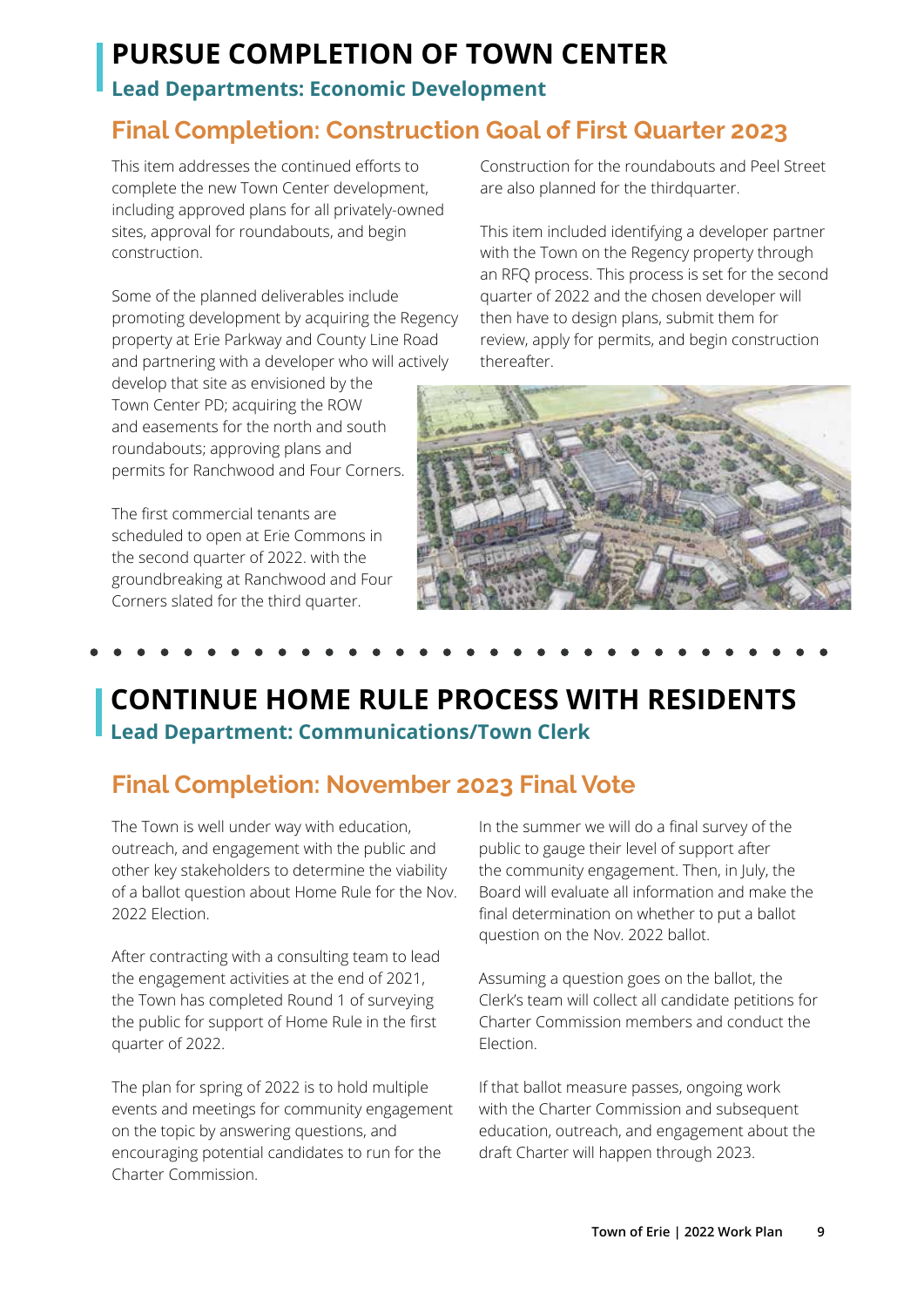# **RECONFIGURE THE ENTRANCE AT THE LANDFILL**

#### **Lead Departments: Public Works**

#### **Final Completion: Plans Complete by Fourth Quarter 2022**

Growth of our community and the greater Front Range region has also increased the waste brought to the Front Range Landfill. This increase adds to truck traffic on many main thoroughfares through Town and has created a greater need for rearranging the entrance to the landfill.

 HOAs, the Board of Trustees, and other interested parties to facilitate meetings and share information with the broader public. The ultimate goal is for a safer long-term solution to the access point into the landfill that serves the Town, the business, and the residents.

The Front Range Landfill and the Town want to engage the public - in particular those who live nearest to the current and proposed entrances to the landfill. To complete this the Landfill has proposed to create a projectspecific advisory committee composed of key stakeholders from all interested parties to discuss the options for this change. Staff will work with Front Range Landfill,



#### **Lead Department: Planning & Development CONTINUE WORK ON COMPREHENSIVE PLAN UPDATE**

#### **Final Completion: Fourth Quarter 2023**

The Town of Erie Comprehensive Plan is an officially adopted advisory document that outlines the community's vision and goals for the future and provides guidance for elected and appointed officials in making choices regarding the long-range needs of the community.

The last two major updates of the Comprehensive Plan were in 2005 and 2015. Since that time the community, along with many of its Front Range neighbors, has experienced considerable growth. Town population now exceeds 30,000 and is expected to reach over 60,000 at full build-out. In addition to residential growth, the Town has experienced commercial growth at Erie Commons, Coal Creek Center, and Vista Ridge. Community facilities including the library, community center, community park, new schools, and a raw water pipeline and pump station have also been added to the Town since 2005.

An updated Comp Plan will encourage a more flexible approach to future development to promote a more balanced mix of uses for the community and reflect resident interests from the Community Survey.

In 2021 the Board of Trustees deferred action on selecting a consulting team to assist with updating the Comprehensive Plan. Staff intends to restart the process of hiring a consultant for this project in 2022 and the team will work on this long-term update over the course of 2022 and 2023 to complete and adopt the updated Plan by the end of 2023.

Discussions with the Planning Commission, the Board of Trustees, and key staff members will begin in the second quarter of 2022 to agree on a plan to move forward.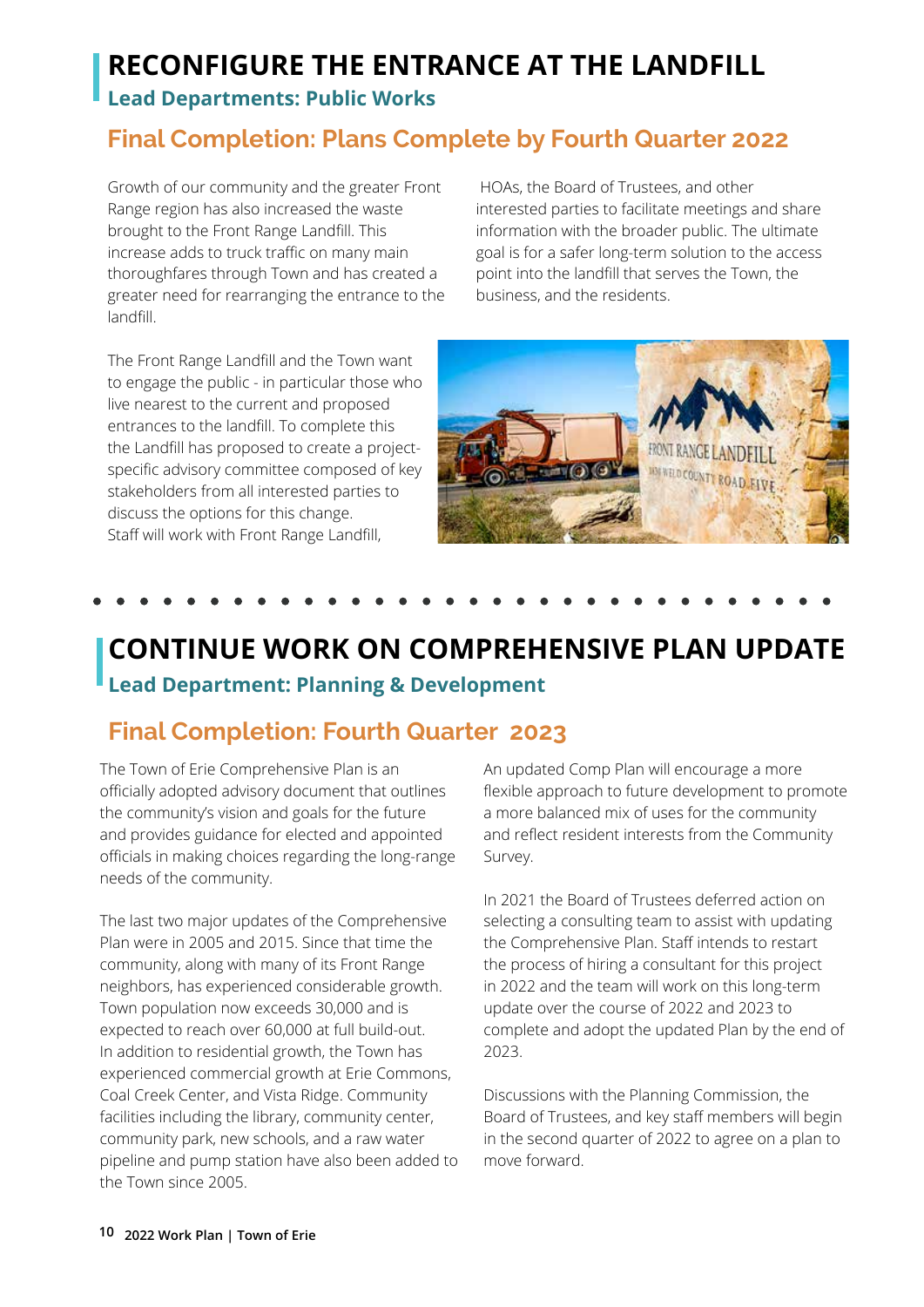# **COMPLETE THE NINE MILE PROJECT**

#### **Lead Departments: Economic Development**

### **Final Completion: Full Build-Out by Fourth Quarter 2023**

Continue new development at Nine Mile site, with a goal of reaching 100% of commercial pads under contract, and complete a land swap to add a Town water tank needed on the west side of Town.

In September of 2020 the Town sold property at the corner of Arapahoe and Hwy 287 to Evergreen Devco to develop as a mixed-use commercial center. Since then, there has been incredible progress with a new Lowe's almost complete, King Soopers slated to break ground in July, and Taco Bell, medical offices for UC Health, and other retail

and commercial businesses opening this year.

This space will also be home to a new multi-family rental community called Outlook Nine Mile that is already leasing units.

The goal is for Lowe's to complete construction by the end of the second quarter 2022 and construction to begin at King Soopers by the third quarter. Staff expects to completing a LOI for the land swap in the second quarter and close on the land swap by the third quarter of this year.

#### **Lead Department: Public Works IMPROVE MOBILITY & TRANSPORTATION IN ERIE**

#### **Final Completion: Hiring in Q2 2022, Plans by Q4**

As shown on the recent Community Survey in 2022, residents are interested in greater ease of mobility through

the Town and to other areas for work, shopping, entertainment and learning. This includes not just vehicle roadways, but better transit, cycling, walking, all with better accessibility for everyone.

The Public Works Department will hire a Transportation Planner to focus completely on

clarifying the vision for a multi-modal future in Erie and representing that vision with regional partners. This person will work with key stakeholders to develop a master mobility plan that includes things like bike and pedestrian routes, and other mobility options like electric scooters.

A key part of this effort is understanding how mobility planning will integrate with the Downtown Infrastructure plan and connect residential areas with business areas throughout the Town.

The staff will be holding monthly walkability meetings with Public Works, Engineering, and Planning staff to discuss how all those pieces intertwine.

Plans will be shared with the Board of Trustees and the public at regular meetings and at other engagement opportunities to gather more input and ideas.

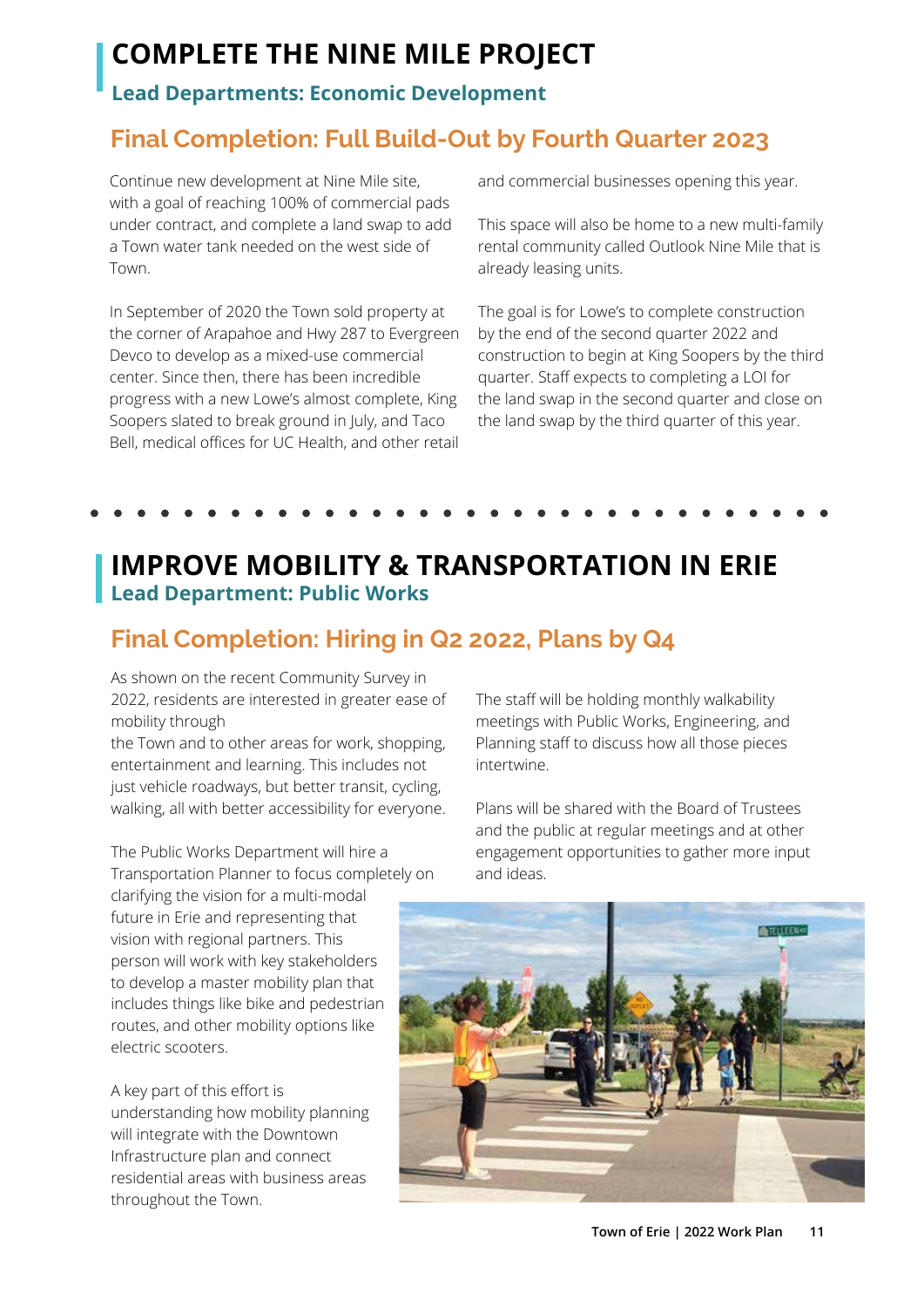# **INCREASE EV CHARGING INFRASTRUCTURE**

#### **Lead Departments: Public Works**

#### **Final Completion: Ongoing as EV Ownership Increases**

In November 2019, the Board of Trustees approved the Sustainability Master Plan (SMP), a coordinated roadmap and approach that includes goals to increase sustainability in energy use, transportation, waste, recycling, and composting, and increase education and outreach for all sectors. This Plan reflected other community master plans (such as the Town's Transportation Master Plan and Water Conservation Plan) and has served as a guiding document, framework, and decision-making tool for subsequent planning and programming efforts (Energy Action Plan and Drought & Water Supply Shortage Plan).

A complementary goal of the SMP focuses on opportunities that directly enhance the Town's overall sustainability by leveraging resources and supplementing those resources where necessary to ensure equitable access to sustainability measures for the entire community. On Feb. 8, 2022 the Town adopted an Erie-appropriate GoEV Resolution.

The holistic approach to transportation electrification will include specific policy recommendations for public transit, Erie's municipal fleet, taxis, ride-share services, and personal car ownership.

The Town will continue to leverage regional and statewide grants to purchase equipment and infrastructure. And staff will complete regional EV Readiness Plan with the Boulder County PiE Cohort.



# **Lead Department: Economic Development BUILD OUT OF SMALL BUSINESS DEVELOPMENT CENTER**

#### **Final Completion: First Quarter to 2023**

To support small businesses in Erie, the Economic Development Department will hire a Small Business Development & Special Event Coordinator at the beginning of 2022. This person will be responsible for direct connections with current of prospective business owners in the Town.

Staff will help to form the Makerspace Committee and establish makerspace entity to work out of Schofield Farms. The arts and creative community in and around Erie is invested and ready to create this space.

Staff will also complete strategic annual plans and a needs assessment for the Small Business Development Center in 2022. This should help identify the funds needed to support a Makerspace or other costs associated with the SBDC.

Ultimately, we will issue RFQ/contract for conceptual design and construction improvements for the Makerspace by the third and fourth quarters of 2022 and anticipate completion of the space sometime in the first quarter of 2023.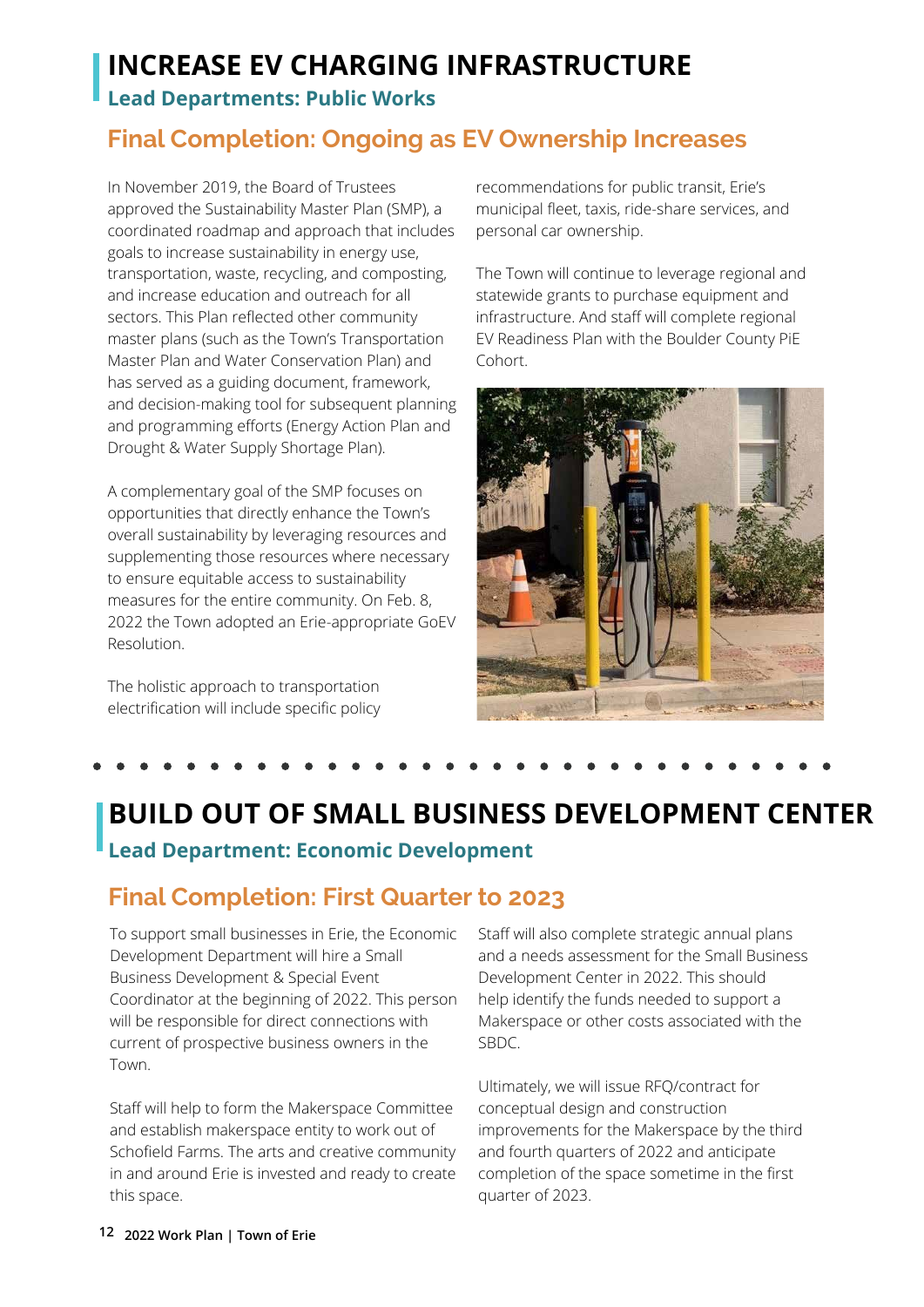# **BEGIN I-25 GATEWAY DEVELOPMENT**

#### **Lead Departments: Economic Development**

#### **Final Completion: Beginning of Construction for Q1 2023**

Town goals include securing a developer to ultimately purchase and develop the I-25 Erie Gateway site at the northwest corner of I-25 and Erie Parkway, and coordinate development with property to the north owned by Community Development Group (CDG).

To begin, the staff will interview, and select, a preferred developer in response to Town's Request for Qualifications (RFQ). This process should be completed before the end of the first quarter in 2022.

After negotiating a Letter of Intent (LOI) with the selected developer, staff will work to secure approval of an I-25 URA with developer, Weld County, and other taxing entities. Then begins conceptualizing the new project with selected developer.

The concept phase and then ultimately approval,

permitting, and construction will take the project into the end of 2022 with construction beginning in 2023.



#### **Lead Department: Information Technology UPGRADE TO FIBER BROADBAND IN TOWN OF ERIE**

### **Final Completion: Fourth Quarter 2022**

The Board of Trustees began looking into this broadband/connectivity issue after the Community Survey in 2019. The pandemic exacerbated the issue and need for improvements as more residents and businesses were reliant on internet from home. In response, Town staff have been exploring options for faster, more reliable internet for all residents, businesses, and the Town as an organization. After extensive research, staff believes partnering

with a third-party provider and not becoming a Town-run internet service provider (like the City of Longmont) is the most feasible option. Based on this research, Town staff began exploring partnerships with new commercial providers for internet service.

The company Allo Nelnet is expanding its service territory into the Colorado market and is exploring having a brick-and-mortor presence in Erie. This company provides cable, internet, and phone (non-cellular) service. In addition to opening a physical store, they are interested in simultaneously running fiber throughout the Town to support their service.

Staff believes Allo installing fiber would benefit Town residents and the Town by providing another internet provider option for residents, increasing competition among all providers in a way that will reduce costs for residents and increase customer service, bring public internet connectivity to Town properties, and help support security cameras in parks.